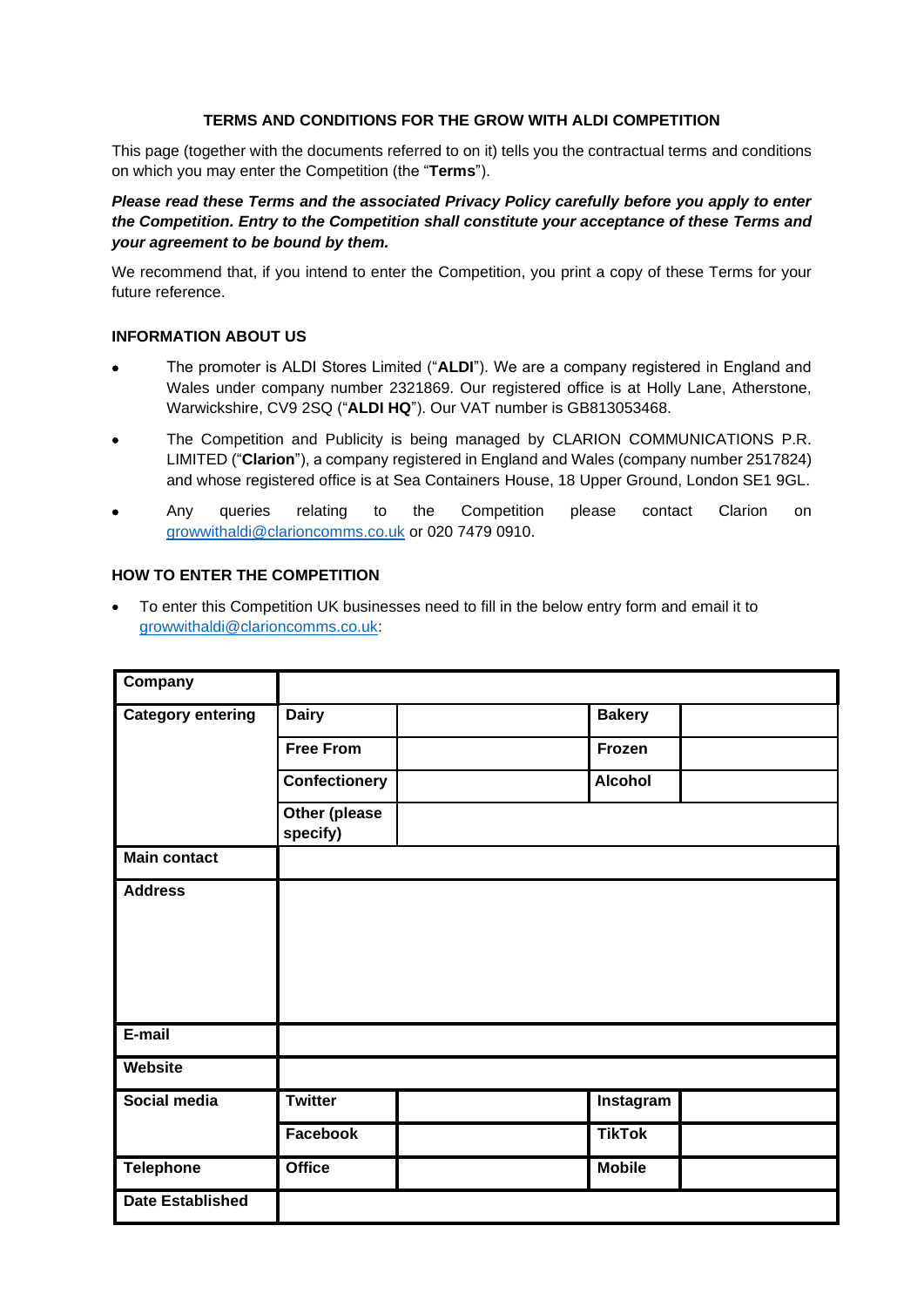| Company<br><b>Background</b>     |                                                                           |                                                                                                                                   |              |                                                                                               |
|----------------------------------|---------------------------------------------------------------------------|-----------------------------------------------------------------------------------------------------------------------------------|--------------|-----------------------------------------------------------------------------------------------|
| Ownership                        |                                                                           |                                                                                                                                   |              |                                                                                               |
| <b>Indication of</b><br>turnover |                                                                           |                                                                                                                                   |              |                                                                                               |
| No of employees                  | <b>Full time</b>                                                          | Part time                                                                                                                         |              | <b>Seasonal</b>                                                                               |
| <b>Cost options</b>              | <b>EX WORKS</b><br>*Please<br>specify<br>currency<br>using (£ or<br>€) ** | <b>Delivered</b><br><b>Duty Paid</b><br>(Direct to<br><b>Region) UK</b><br>*Please<br>specify<br>currency<br>using (£ or<br>€) ** | (to<br>€) ** | <b>Delivered</b><br>at terminal<br>platform)<br>*Please<br>specify<br>currency<br>using (£ or |

*Technical Accreditations and Standards*

| <b>British Retail Consortium</b>     | <b>EFSIS accredited</b>                     |  |
|--------------------------------------|---------------------------------------------|--|
| <b>HACCP</b>                         | <b>Environmental Health Officer contact</b> |  |
| <b>Member of Regional Food Group</b> | <b>SALSA</b>                                |  |
| <b>Other: Please specify</b>         |                                             |  |

**In no more than 500 words, please specify why you believe ALDI should stock your brand:** *Include details of Provenance of Ingredients / Specific Claims (e.g., Locally sourced, Organic, Vegetarian, Vegan, Health Claim, Free From, Handmade), as well as the product's USP, which consumer groups are or should be interested in your product:*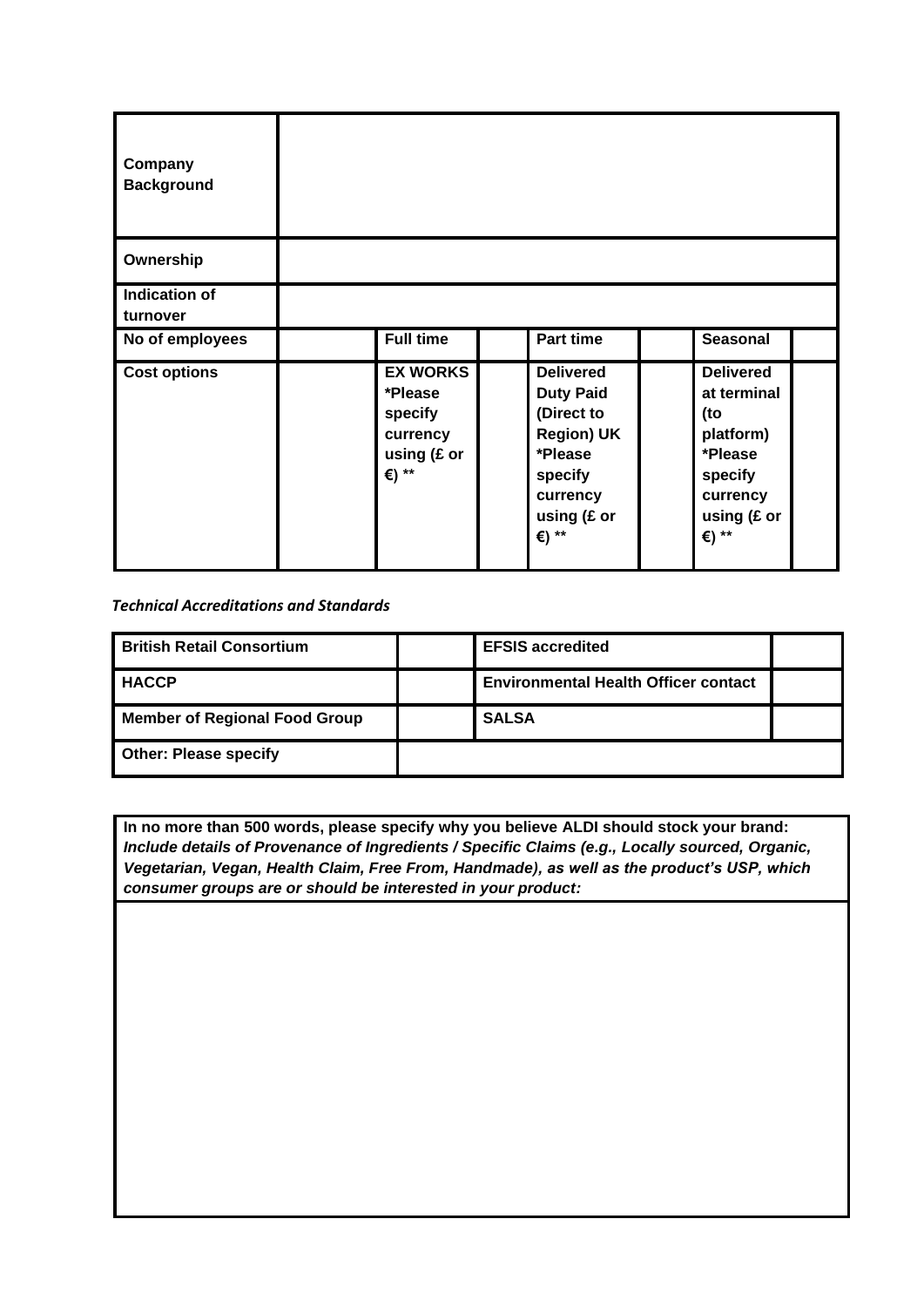• *Note: Any personal data which we collect from you, or that you provide to us, will be processed by us in accordance with these Terms and the Privacy Policy set out at the end of these Terms. Please read these carefully to understand our views and practices regarding your personal data and how we will treat it.*

### **RESTRICTIONS ON ENTRY**

- Any business based in the UK (excluding Northern Ireland) can enter the Competition except:
	- ALDI's employees and their immediate families (such as children, spouses, siblings, aunts, uncles and grandparents); or
	- Employees, officers or agents of any companies associated with the Competition, including employees of Clarion
	- **Existing ALDI suppliers**
- Suppliers must have a quality management system in place and have the appropriate means to produce enough product to supply Aldi's 950 UK stores to apply.
- If shortlisted, entrants must be able to attend ALDI HQ in Atherstone at a time and date specified by ALDI in May 2022 to pitch to a panel of judges. The winner will be contacted within 21 days of the judging date.
- By entering, entrants agree to appearing in any publicity materials around the Competition, including but not limited to TV filming, media interviews, use of comment and imagery in press materials, social media, email marketing and on the relevant websites.
- Entrants must at all times keep all information about the application process for the Competition strictly confidential and must not give anyone any information or material or make any public statement or publish any photographs at any time by any means (including without limitation blogs, websites and/or social networking platforms such as Twitter, Instagram, Facebook etc.) about the application process. The confidentiality obligations under this clause continue to apply irrespective of whether entrants remain actively involved in the Competition. Entrants are not permitted to respond to any approach from the press or anyone else enquiring about the application or production process and/or anything about the Competition; entrants shall refer any such enquiries immediately to Clarion.
- No more than one entry may be made per business.
- Providing incorrect information (such as a false name or address) will mean you are ineligible to enter the Competition.
- ALDI may disregard any entry it believes has been made in breach of these Terms.

# **THE PRIZE**

- The opportunity to have their product sold as a Specialbuy at ALDI stores nationwide and on Aldi.co.uk.
- 1 winner will be selected from each category (6 winners in total).
- The closing time for entries will be 11:59pm on Tuesday  $5<sup>th</sup>$  April 2022. After this time, no further entries to the Competition will be accepted. Shortlisted entrants will be contacted within 10 days of the closing date.
- Judging will take place in May 2022 (time and date to be specified by Aldi on announcement of the shortlist). The winner will be contacted within 21 days.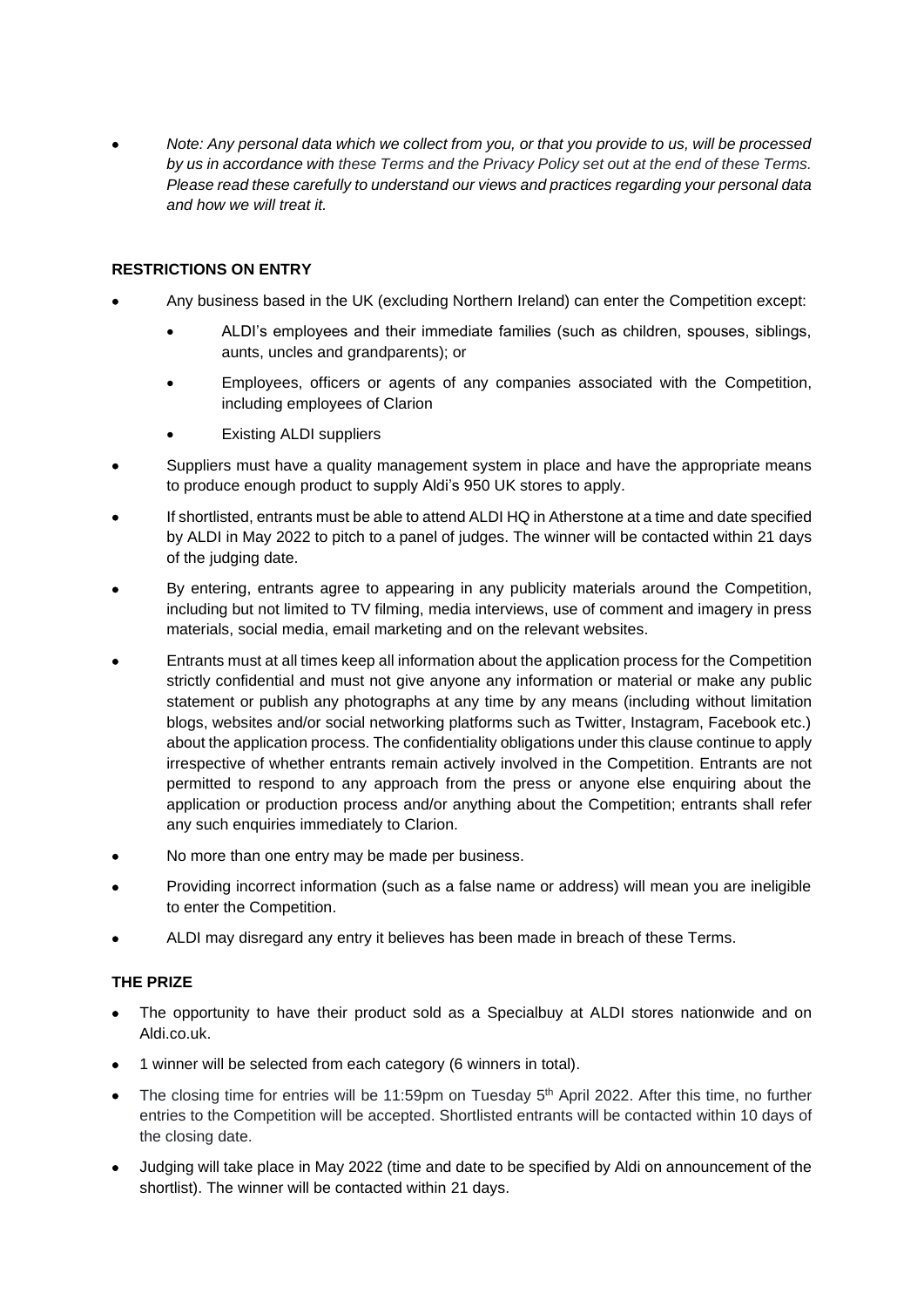## **COMPETITION RULES AND PROCEDURES**

- Where appropriate, Competition entries which express an opinion must be written in good faith and must be honestly believed, appropriate, civil, tasteful and accord with generally accepted standards of etiquette. Where appropriate, Competition entries which are a creative work of any kind must be written or created in good faith and must be your own work, appropriate, civil, tasteful and accord with generally accepted standards of etiquette.
- By entering the Competition you warrant that your entry is your own work and that you own the intellectual property rights to it.
- You retain any intellectual property rights in your entry. In consideration of ALDI running the Competition you grant us a worldwide, irrevocable, royalty free, perpetual licence to feature your entry in ALDI's leaflets and marketing materials, on the ALDI website and on social media channels. Such use is subject to these Terms and the Privacy Policy set out at the end of these Terms.
- Entries must in particular not:
	- be illegal or unlawful under any applicable local, national or international law or regulation:
	- infringe any third party's legal rights (including any copyright, moral right, database right, trade mark right, design right, right in passing off, or other intellectual property right);
	- be libellous, maliciously false, harassing or threatening;
	- infringe any right of confidence, right of privacy, or right under data protection legislation;
	- be fraudulent, have a fraudulent purpose or effect, be in contempt of any court, or in breach of any court order;
	- be obscene, offensive, sexually explicit, promote violence or promote discrimination based on race, sex, religion, nationality, disability, sexual orientation or age;
	- be untrue, false, inaccurate or misleading; or
	- constitute spam.
- In consideration of ALDI running the Competition you grant to ALDI a worldwide, irrevocable, royalty free, perpetual licence to feature your entry in ALDI's leaflets and marketing materials, on the ALDI website and on social media channels. Such use is subject to these Terms and the Privacy Policy set out at the end of these Terms.
- ALDI is not required to return entries to entrants in any form.
- ALDI will not accept entries that are:
	- automatically generated by computer;
	- completed by third parties or in bulk;
	- illegible, have been altered, reconstructed, forged or tampered with; or
	- incomplete.
- Please note that ALDI may contact you using the contact details you supply to discuss your entry into the Competition.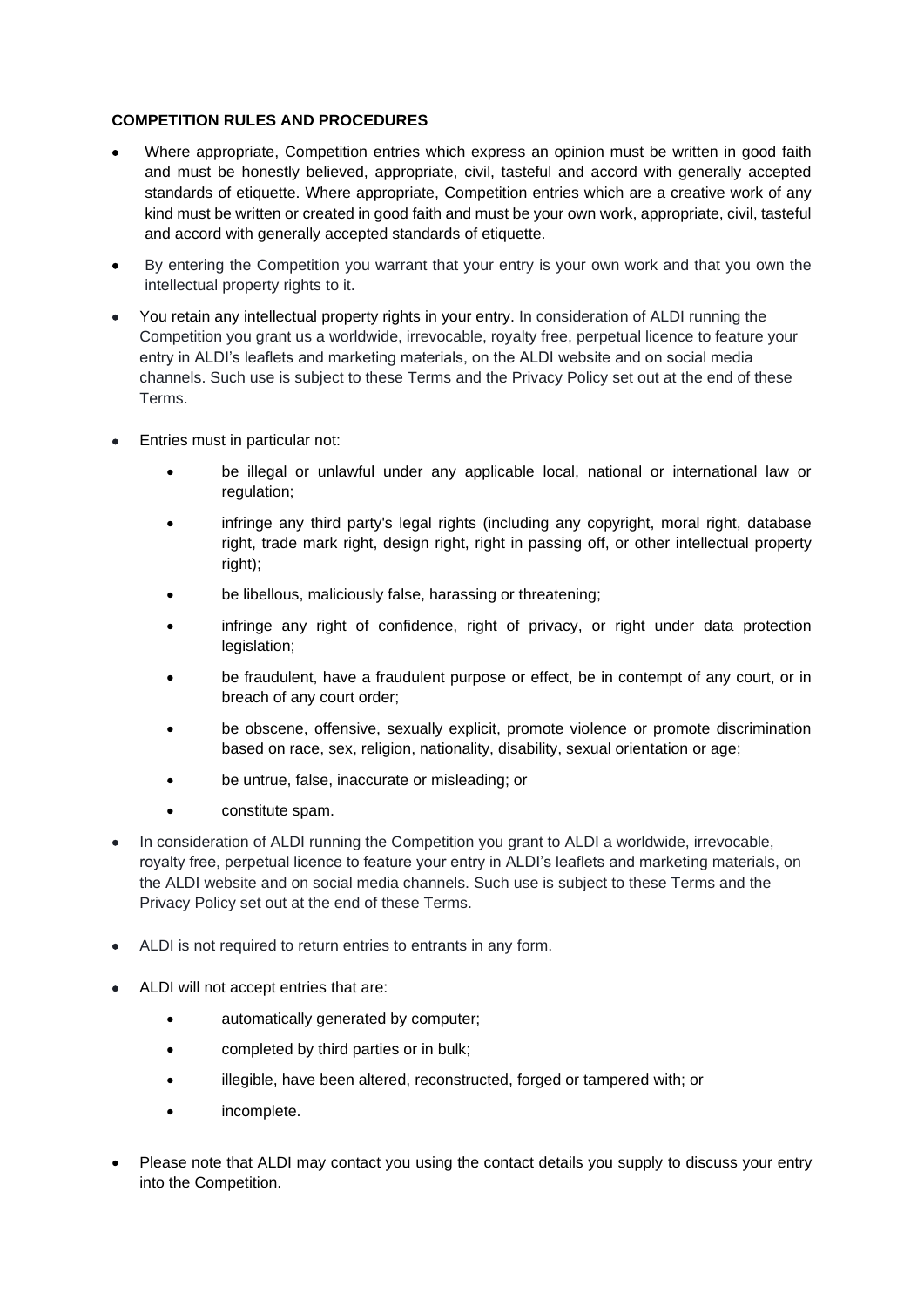### **SELECTING THE WINNER**

- After the closing date of the Competition, the Competition entries will be selected by a judging panel, including an independent judge.
- ALDI will shortlist up to 36 entries.
- ALDI will attempt to contact each shortlisted entrant within 10 days of the closing date of the Competition by e-mail or phone.
- All shortlisted entrants must be able to attend ALDI HQ in Atherstone at a time and date specified by ALDI in May 2022 to pitch to a panel of judges. The winner will be contacted within 21 days of the judging date.
- Shortlisted entries will be judged based on the below criteria, as well as production feasibility. The winning product will be judged on tasting, written entry and pitch by a judging panel, including an independent judge:
	- Product quality
	- Taste profile
	- Uniqueness
	- Company story
	- Breadth of use
- The decision of the judging panel is final and no correspondence will be entered into.
- ALDI will attempt to contact the winning entrant within 21 days of the judging day.
- The selected supplier should make themselves available for a technical visit by ALDI in May 2022.
- ALDI reserves the right to re-select the Competition winner if a winner:
	- cannot reasonably be contacted within 21 days of the judging day; or
	- does not meet ALDI's technical requests
- Should an existing brand not already exist for the winning entrant ALDI will support the production of labelling.
- Product will be produced by the winning supplier but may be packaged by an approved ALDI supplier.
- No cash alternative is available to the prize and it cannot be transferred, sold or exchanged.

#### **PRIVACY AND PUBLICITY**

- The social media handle of the winner will be announced on appropriate social media channels on launch of the product into store.
- ALDI is not responsible for printing or typographical errors in any promotional materials relating to the Competition.
- Any personal data which we collect from you, or that you provide to us, will be processed by us in accordance with the Privacy Policy set out [at the end of these Terms.](http://www.mshare.net/imagegrounds/grounds/Aldi-1/Tell_Aldi_Privacy_Policy.pdf) Please read this policy carefully to understand our views and practices regarding your personal data and how we will treat it.

# **OUR LIABILITY TO YOU**

If ALDI fails to comply with these Terms it will be responsible for the loss or damage which you suffer which is a foreseeable result of its breach of the Terms or its negligence. However, ALDI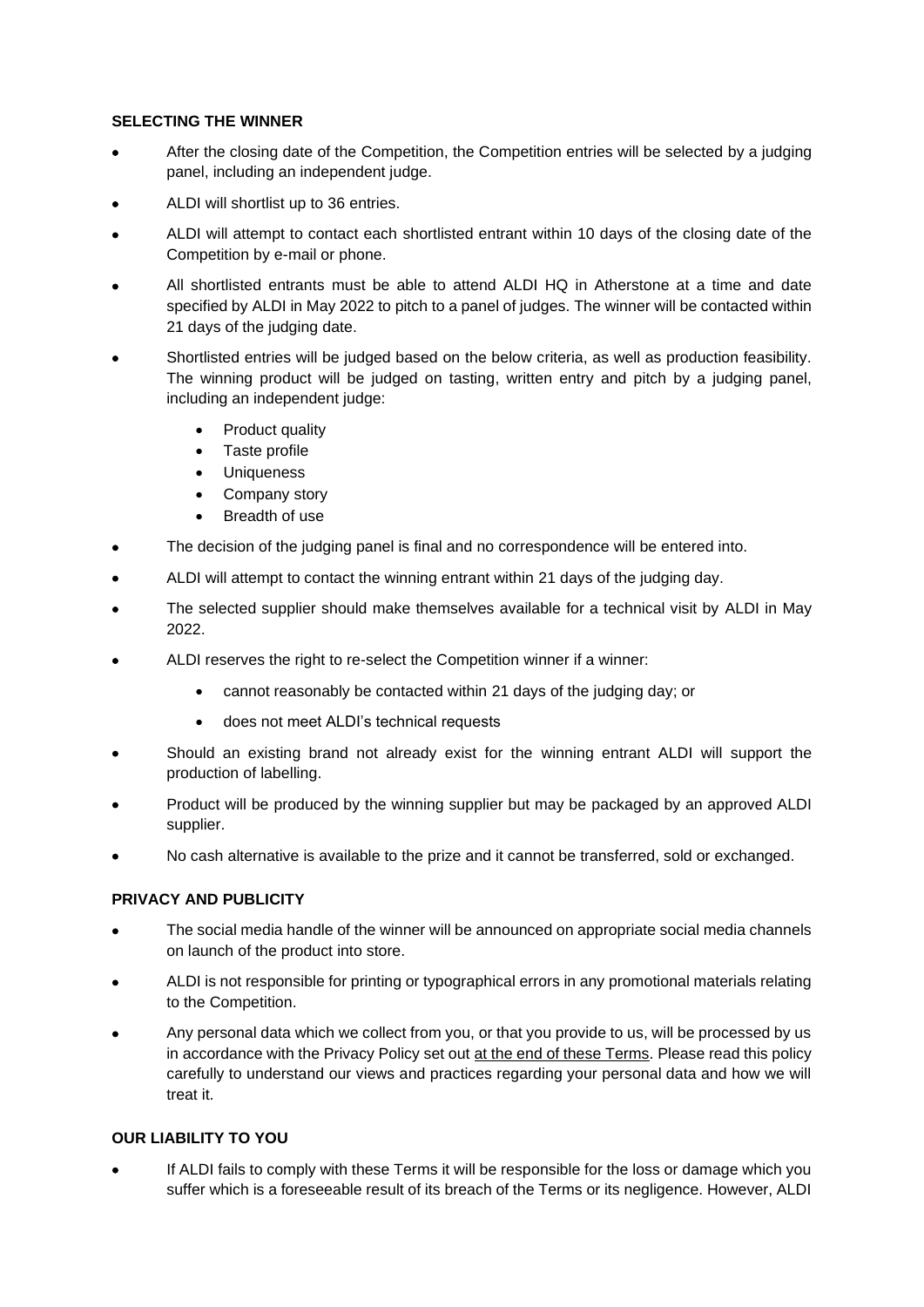will not be responsible for loss or damage which is not foreseeable or which is outside of ALDI's reasonable control.

• No responsibility or liability will be accepted by ALDI for entries which are not received, are incomplete or are lost in transmission for any reason. Proof of sending or transmission will not be accepted as proof of entry. Corrupted, damaged, unintelligible, inaudible or incomplete entries will be invalid.

## **SOCIAL MEDIA SITES**

- By accepting these Terms you acknowledge that:
	- the Competition is in no way sponsored, endorsed or administered by, or associated with Facebook, Twitter or any other social media site(s) on or via which the Competition has been promoted (the "**Social Media Site(s)**");
	- the Social Media Site(s)' operators have no liability to you, whether in contract, tort (including negligence), for breach of statutory duty, or otherwise, arising under or in connection with the Competition for any loss of profits, loss of sales or business, loss of agreements or contracts, loss of anticipated savings, loss of or damage to goodwill, loss of use or corruption of software, data or information or any other direct, indirect or consequential loss; and
	- any use of the Social Media Site(s) in relation to the Competition will be subject to the Terms of Service / Use and Privacy Policies shown on those site(s) from time to time.

#### **GENERAL**

- **Discretion:** Where these Terms refer to the exercise of any discretion by ALDI such discretion shall be absolute and no correspondence shall be entered into regarding any associated decisions.
- **Events beyond our control:** Events may occur that render the Competition itself or the selection of a winner impractical due to reasons beyond ALDI's control. We may, at our discretion, make such variations or amendments to the Competition as we feel are necessary as a result of such events.
- **Cancellation of the Competition:** ALDI reserves the right to cancel, terminate, modify or suspend the Competition in whole or in part at any time. We will not have any liability, whether to you or to any third-party, as a result of such a change.
- **Entire Agreement:** These Terms (together with the documents referred to in them) constitute the entire agreement between you and ALDI in relation to your entry to the Competition, and supersede and extinguish all previous agreements in respect of the Competition.
- **Variation:** We may update these Terms from time to time without prior notice. ALDI will attempt to notify entrants of variations by placing a suitable notice on the website or social media channel where the Competition has been promoted (or will provide other suitable notice, as appropriate).
- **Other promotions:** Any other promotions run by ALDI will be governed by their own separate terms and conditions.
- **General Terms:** In addition to these Terms, your use of ALDI websites shall also be subject to any Terms of Use or Privacy Policies shown on those websites from time to time.
- **Assignment:** ALDI may at any time assign, transfer, mortgage, charge or deal in any other manner with any or all of its rights and obligations under or arising from these Terms.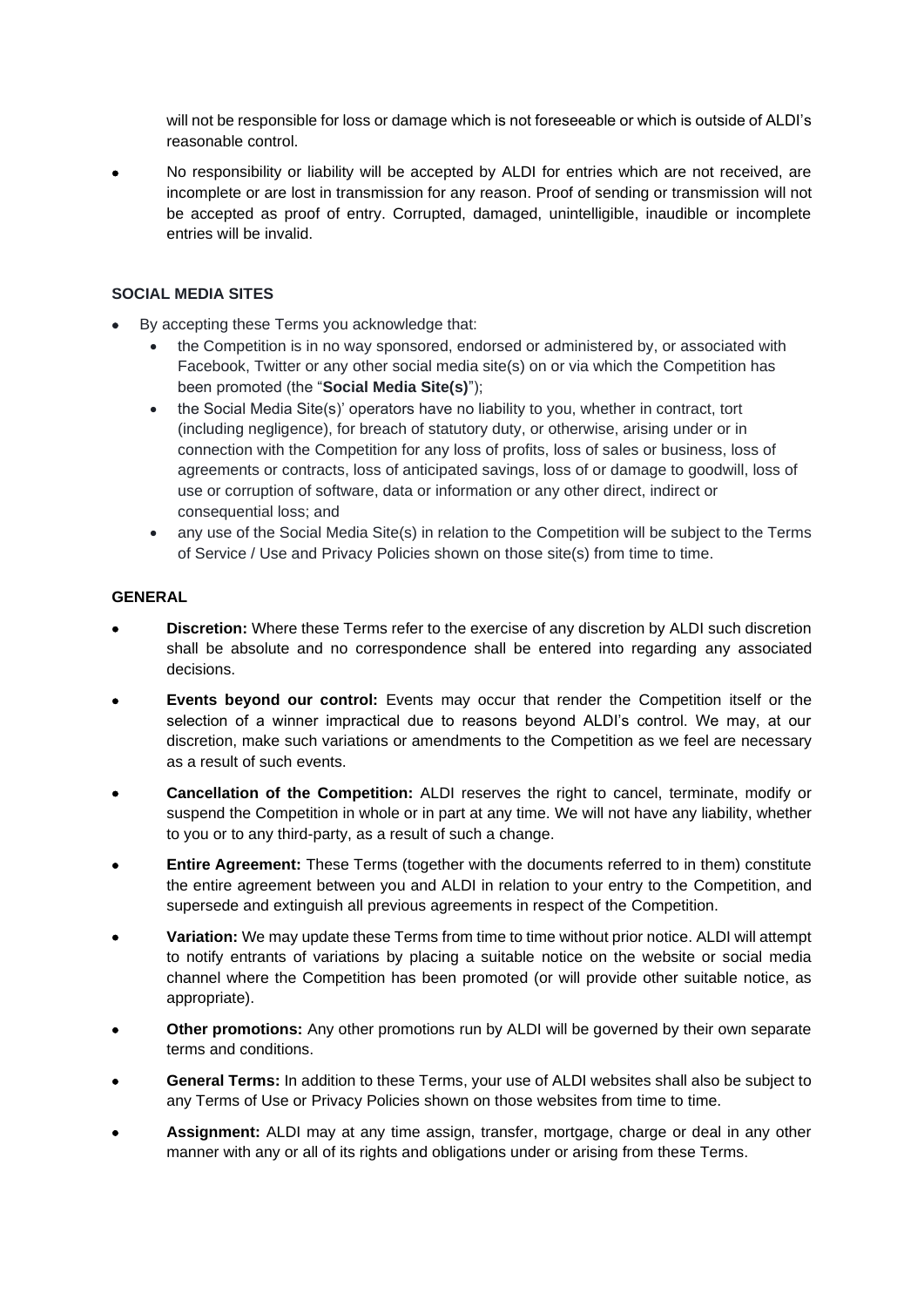- **Severability:** Each of the paragraphs of these Terms operates separately. If any court or relevant authority decides that any of them are unlawful, the remaining paragraphs will remain in full force and effect.
- **3 rd Party Rights:** These Terms relate to an agreement between you and ALDI. No other person shall have any rights to enforce any of these Terms.
- **Applicable Law:** These Terms and any dispute or claim arising out of or in connection with them or their subject matter or formation (including non-contractual disputes or claims) shall be governed by and construed in accordance with the law of England and Wales.
- The parties irrevocably agree that the courts of England and Wales shall have non-exclusive jurisdiction to settle any dispute or claim that arises out of or in connection with these Terms or their subject matter or formation (including non-contractual disputes or claims).

## **PRIVACY POLICY**

- ALDI is committed to respecting your privacy and complying with its obligations under the Data Protection Act 2018.
- This policy sets out the basis on which your personal data will be used in respect of Competition. Please read the following carefully to understand our views and practices regarding your personal data and how it will be treated. By entering the Competition you are accepting and consenting to the practices described in this policy.
- Please note that by entering the Competition you are providing information to ALDI, Clarion and South Shore.
- In this context, ALDI will be the data controller, and the Agency will be a data processor of any personal data you provide.
- Information provided while using any Social Media Site(s) associated with the Competition may also be separately gathered by those sites and used in accordance with their Terms of Service / Use and Privacy Policies.

ALDI and the Agency will use your information in the following ways:

- The social media handle of each winner will be announced on appropriate social media channels in accordance with the "Privacy and Publicity" section of the Terms.
- Your social media account name, profile picture and the contents of your entry to the Competition: These may appear in media coverage resulting from publicity announcing the results of the Competition, in ALDI's leaflets and marketing materials, on the ALDI website and on social media channels, including:
	- Twitter.com/aldiuk;
	- Facebook.com/Aldiuk;
	- pinterest.com/aldiukstores; and
	- Instagram.com/aldiuk
- We will use your data to notify you if you win the Competition or if we are otherwise required to contact you in relation to the Competition (this may include contacting you to discuss your entry to the Competition).
- Your proof of your age will be solely used to verify that you are old enough to win the Competition.
- Your email address and phone number (where provided) may be used to contact you in relation to the Competition (this may include contacting you to discuss your entry to the Competition).